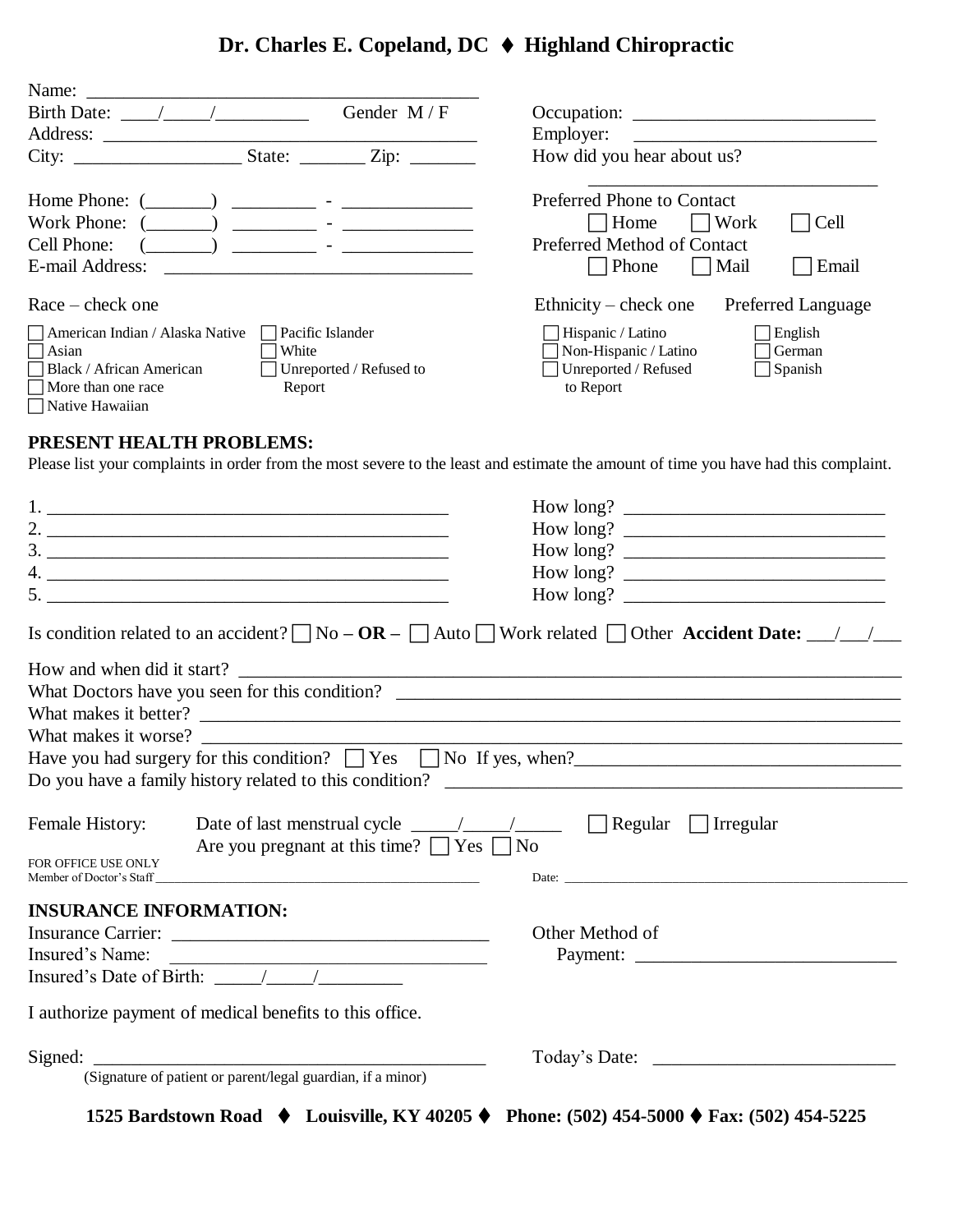## **HIGHLAND CHIROPRACTIC**

## **Dr. Charles E. Copeland, DC**

## **HEALTHCARE AUTHORIZATION FORM**

Patient's Name

Patient's SSN Birth Date

### SPECIFIC AUTHORJZATIONS

• I give pennission to *Highland Chiropractic* to use my email address, physical address, phone number and **clinical records to contact me with holiday cards and infonnation about treatment alternatives or other**  health related information.

### OPEN ROOM AUTHORJZA TION

• I give *Highland Chiropractic* permission to treat me in an open room where other patients are also being treated. I am aware that other persons in the office may overhear some of my protected health information during the course of care. Should I need to speak with the doctor at any time in private, the doctor will **provide an area for these conversations.** 

### RJGHT TO REVOKE

You have the right to revoke this AUTHORIZATION, in writing, at any time. However, your written request to revoke this AUTHORJZATION is not retroactive to the extent that we have provided services or taken action in reliance on your authorization. You may revoke this AUTHORIZATION by mailing or hand delivering a written notice to Highland Chiropractic. The written notice must contain the following information:

·Your name, SSN, and Date of Birth

·A clear statement of your intent to revoke this AUTHORJZATION

- The date of our request and your signature

**The revocation is not in effect until received by Highland Chiropractic. This revocation does not affect any use of**  protected health information as allowed according to the Notices of Privacy Practices. In the event that you wish to **modify or revoke any authorization granted in the Notice of Privacy Practices, a separate revocation must be**  delivered to Highland Chiropractic. You have the right to refuse to sign this AUTHORIZATION. In this event, Highland Chiropractic reserves the right to refuse to provide treatment.

A COpy OF THIS SIGNED AUTHORIZATION WILL BE PROVIDED TO YOU UPON REQUEST.

Print Patient's Name

 $Signature of Patient or Parent/legal Guardian$ 

 $Date \_\_$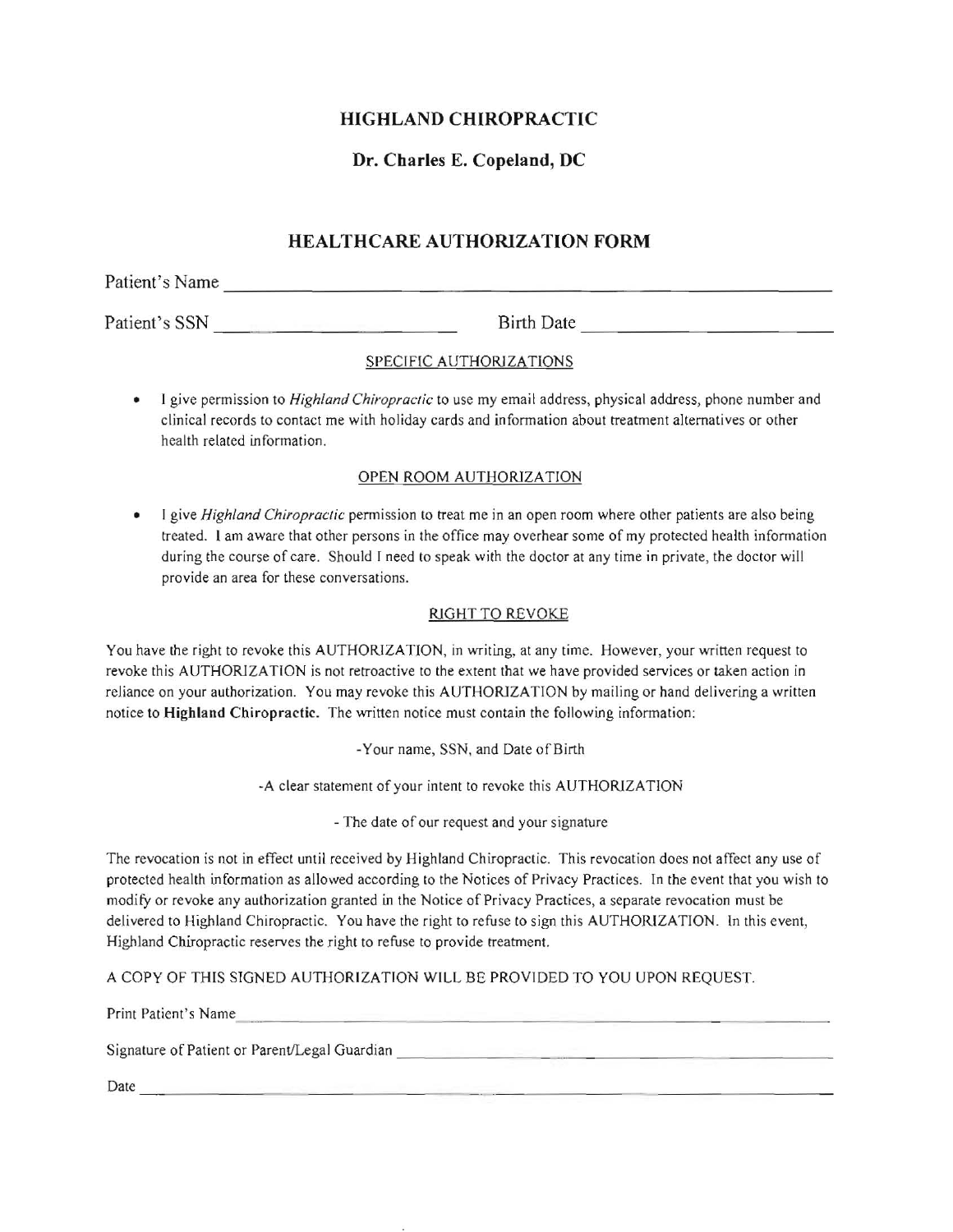#### **ASSIGNMENT OF BENEFITS**

I request that payment under my medical insurance program be made to North Shively Chiropractic, LLC dba Highland Chiropractic for any services or equipment furnished to me. I authorize North Shively Chiropractic, LLC dba Highland Chiropractic to release any information needed for this claim to the necessary carriers or their intermediates. I also request that a copy of this authorization be used in place of the original.

#### **STATEMENT OF CONFIDENTIALITY**

I authorize the release of necessary medical information to North Shively Chiropractic, LLC dba Highland Chiropractic for purposes of processing this or any related insurance claims. I also give North Shively Chiropractic, LLC dba Highland Chiropractic the authority to make available any requested documents contained in my file to myself and/or other health care providers involved in the treatment of my condition.

#### **AGREEMENT**

I acknowledge that I am fully responsible for the payment of any services or equipment provided to me by North Shively Chiropractic, LLC dba Highland Chiropractic. I understand that if North Shively Chiropractic, LLC dba Highland Chiropractic submits a claim for billed charges to my health plan(s) on my behalf, I am not relieved of my financial responsibility for payment. In the event that the health plan or any third party payor does not pay the entire billed amount, I agree to pay any remaining balance except as restricted by Highland Chiropractic's contractual reduction of fees or specific Medicare and Medicaid reimbursement policies.

By my signature below, I acknowledge and accept the terms and conditions stated above.

**Patient Name: \_\_\_\_\_\_\_\_\_\_\_\_\_\_\_\_\_\_\_\_\_\_\_\_\_\_\_\_\_\_\_\_\_\_\_\_\_\_\_\_\_\_\_\_\_**

**Patient Signature: \_\_\_\_\_\_\_\_\_\_\_\_\_\_\_\_\_\_\_\_\_\_\_\_\_\_\_\_\_\_\_\_\_\_\_\_\_\_\_\_\_\_**

 **(Or Signature of Parent/Legal Guardian)**

**Date: \_\_\_\_\_\_\_\_\_\_\_\_\_\_\_\_\_\_\_\_\_\_\_\_\_\_\_\_\_**

 $\mathcal{L}$ 

#### **DESIGNATION OF AUTHORIZED REPRESENTATIVE**

I, \_\_\_\_\_\_\_\_\_\_\_\_\_\_\_\_\_\_\_\_\_\_\_\_\_\_\_\_\_\_\_\_, do hereby designate Dr. Charles E. Copeland, DC and North Shively Chiropractic, LLC dba Highland Chiropractic (hereafter referred to as "my doctor"), to the full extent permissible under the Employee Retirement Income Security Act of 1974 ("ERISA") and as provided in 29 CFR2560-503-1(b)4 to act on my behalf to pursue claims and exercise all rights connected with my employee health care benefit plan, with respect to any medical or other health care expense(s) incurred as a result of the services I receive from my doctor. These rights include the right to act on my behalf with respect to initial determinations of claims, to pursue appeals of benefit determinations under the plan, to obtain records, and to claim on my behalf such medical or other health care service benefits, insurance or health care benefit plan reimbursement and to pursue any other applicable remedies, all in connection with medical or other healthcare expense(s) as the result of the services I received from my doctor.

 $\_$  ,  $\_$  ,  $\_$  ,  $\_$  ,  $\_$  ,  $\_$  ,  $\_$  ,  $\_$  ,  $\_$  ,  $\_$  ,  $\_$  ,  $\_$  ,  $\_$  ,  $\_$  ,  $\_$  ,  $\_$  ,  $\_$  ,  $\_$  ,  $\_$  ,  $\_$  ,  $\_$  ,  $\_$  ,  $\_$  ,  $\_$  ,  $\_$  ,  $\_$  ,  $\_$  ,  $\_$  ,  $\_$  ,  $\_$  ,  $\_$  ,  $\_$  ,  $\_$  ,  $\_$  ,  $\_$  ,  $\_$  ,  $\_$  ,

**Patient's Signature: \_\_\_\_\_\_\_\_\_\_\_\_\_\_\_\_\_\_\_\_\_\_\_\_\_\_\_\_\_\_\_\_\_\_\_\_\_\_\_\_\_\_\_**

| (Or Signature of Parent/Legal Guardian) |  |
|-----------------------------------------|--|
| Patient's Printed Name:                 |  |

**Date: \_\_\_\_\_\_\_\_\_\_\_\_\_\_\_\_\_\_\_\_\_\_\_\_\_\_\_\_\_\_\_\_**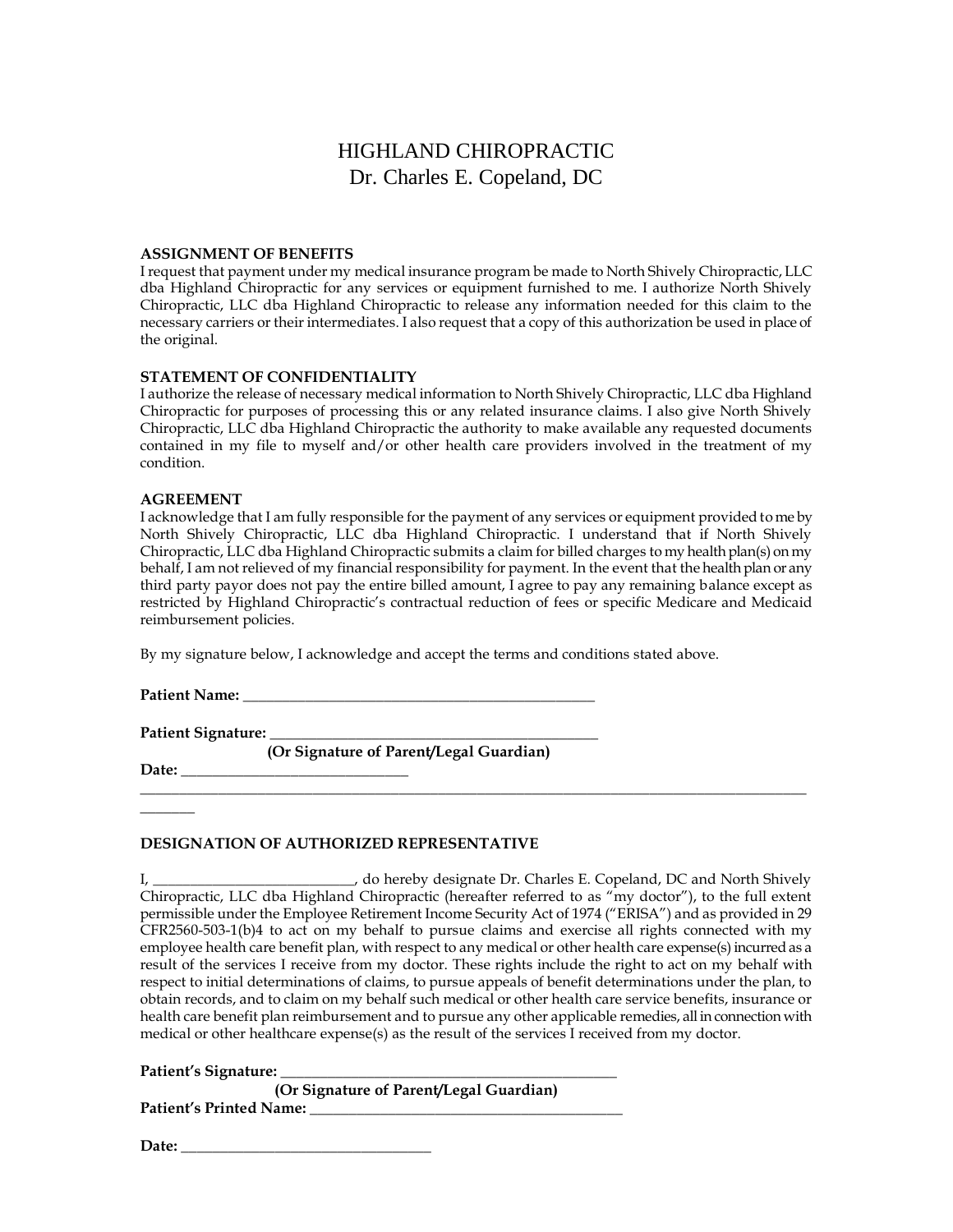### DISCLOSURE & CONSENT

### CHIROPRACTIC ADJUSTMENTS AND CARE

*TO THE PATIENT: You have a right as a patient to be informed about your condition and the recommended chiropractic adjustments and other chiropractic procedures to be used so that you may make the decision whether or not to undergo the procedure after knowing the potential risks and hazards involved. This disclosure is not meant to scare or alarm you; it is simply an effort to make you better informed so you may give or withhold your consent to the procedure.*

I hereby request and consent to the performance of chiropractic adjustments and other chiropractic procedures, including various modes of physical therapy and diagnostic X-rays, on me (or the patient named below, for whom I am legally responsible) by the Doctor of Chiropractic named below and/or other licensed Doctors of Chiropractic or those working at the clinic or office who now or in the future treat me while employed by, working or associated with, or serving as a backup for the Doctor of Chiropractic named below.

I have had the opportunity to discuss with the Doctor of Chiropractic named below, my diagnosis, the nature and purpose of chiropractic adjustments and other procedures and alternatives. I understand and I am informed that, in the practice of chiropractic there are some risks to exam and treatment including, but not limited to, fractures, disc injuries, strokes, dislocations, sprains and increased symptoms and pain or no improvement of symptoms or pain. I do not expect the doctor to be able to anticipate and explain all risks and complications, and I wish to rely on the doctor to exercise judgment during the course of the procedure which the doctor feels at the time, based on the facts then known, is in my best interest. I further acknowledge that no guarantees or assurances have been made to me concerning the results intended from the treatment.

I have read, or have had read to me, the above consent. I have also had an opportunity to ask questions, and all my questions have been answered fully and satisfactorily. By signing below, I consent to the treatment plan. I intend this consent form to cover the entire course of treatment for my present condition and for any future condition(s) for which I seek treatment.

|             | Print name                             |
|-------------|----------------------------------------|
|             | Signature of patient/or Representative |
| Date signed |                                        |
|             | Member of doctor's staff               |
| Date signed |                                        |

*To be completed by the patient:*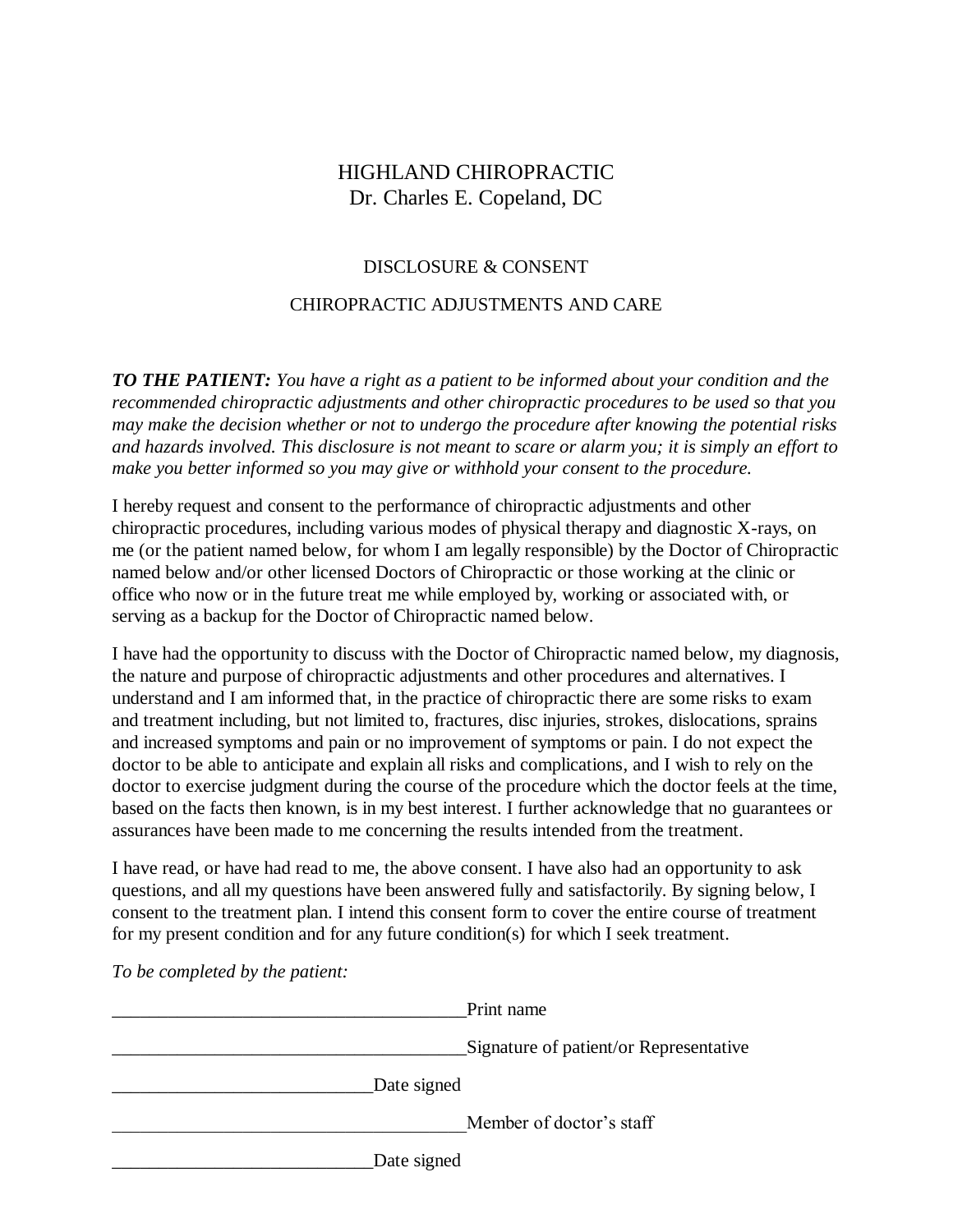Medication and Medication Allergy List

Please list your current medications with frequency (how often do you take?) and dosage:

Please list any medication allergies that you have:

Date of Last Flu Shot: Let us a series of Last Flu Shot: